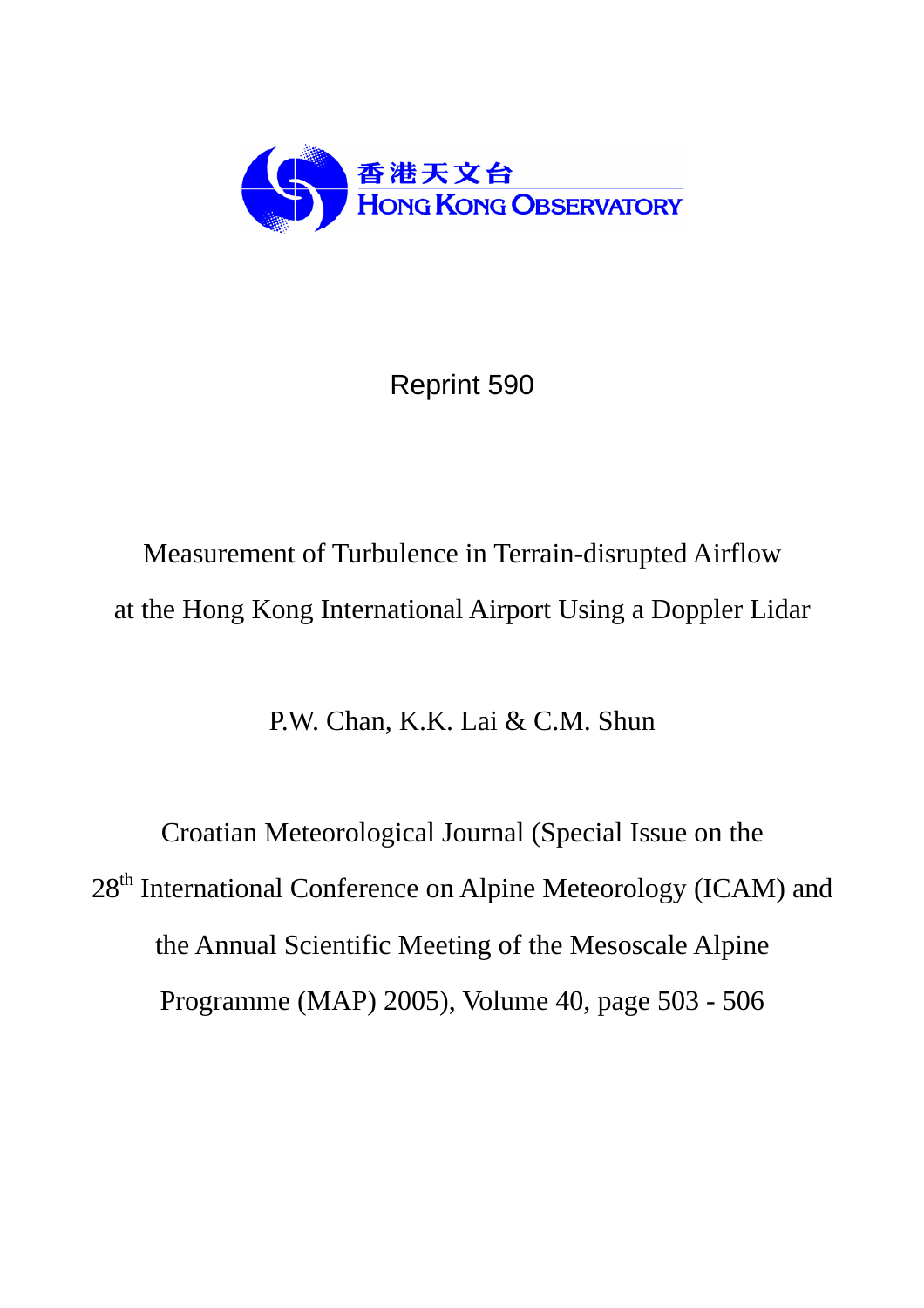# **MEASUREMENT OF TURBULENCE IN TERRAIN-DISRUPTED AIRFLOW AT THE HONG KONG INTERNATIONAL AIRPORT USING A DOPPLER LIDAR**

P.W. Chan, K.K. Lai and C.M. Shun

Hong Kong Observatory, 134A Nathan Road, Kowloon, Hong Kong, China E-mail: *pwchan@hko.gov.hk*

**Abstract**: The Doppler LIDAR of the Hong Kong Observatory was used to measure eddy dissipation rate (EDR) directly for the first time at the Hong Kong International Airport in an experiment in 2004. EDR is a measure of turbulence intensity adopted by the International Civil Aviation Organization. The laser beam of the LIDAR stared in a direction parallel to the runways and radial velocity data were obtained at a range resolution of 60 m. The velocity structure function was computed based on two different estimates of the velocity fluctuation (viz. temporal and spatial methods) and EDR was then calculated by fitting the structure function with the von Kármán model. The two estimtes of velocity fluctuation were found to give comparable EDR values. The LIDAR-derived EDR also turned out to have good correlation with EDR obtained from runway anemometers and a boundary-layer wind profiler. In a case of terrain-disrupted airflow during the experiment, the LIDAR-derived EDR showed that turbulence was present near the centre of a micro-scale vortex to the west of the airport.

*Keywords – turbulence, eddy dissipation rate, Doppler LIDAR* 

## **1. INTRODUCTION**

 The Hong Kong International Airport (HKIA) (Figure 1) is located on a reclaimed island to the north of the mountainous Lantau Island with peaks rising to nearly 1000 m separated by gaps as low as 400 m. Turbulent airflow which may affect landing and departing aircraft mostly occurs over the airport when southeasterly winds are disrupted by this complex terrain. Measurement of the eddy dissipation rate (EDR), a measure of turbulence intensity adopted by International Civil Aviation Organization (ICAO), would facilitate the monitoring and alerting of turbulence at the airport.

report in a typhoon case (Chan and Mok 2004). An direction of the staring LIDAR beam. The Doppler LIght Detection and Ranging (LIDAR) system operated by the Hong Kong Observatory (HKO) at the airport (Figure 1) has been used before to determine the fluctuation of the wind by measuring the standard deviation of the radial velocity and to compare with the aircraft's turbulence



**Figure 1.** Map of Hong Kong International Airport and the adjacent areas (height contours: 100 m). Equipment labels are in italic fonts. Black dots are the airfield anemometers. The grey arrow is the viewing

experiment was conducted in 2004 to use the LIDAR to measure EDR directly at the airport for the first time. The measurement methodology is described in Section 2. The EDR so determined is compared with the measurements from the conventional cup and vane anemometers on the airfield and a boundary-layer wind profiler (Figure 1) and the results are presented in Section 3. An example of the LIDAR's EDR profile in a southeasterly wind case is presented in Section 4. Conclusions are given in Section 5.

#### **2. CALCULATION OF EDR**

 The LIDAR is a coherent pulsed system with a wavelength of 2 microns. It has a pulse repetition frequency (PRF) of 500 Hz and outputs radial velocity at 10 Hz. During the experiment, the range resolution was configured to be 60 m, smaller than the 100-m resolution for operational windshear alerting, in order to sample the smaller-scale turbulence. The measurement range was about 6.3 km. The laser beam was made to stare horizontally at a height of about 50 m AMSL towards the 250 degrees direction (from the North), i.e. parallel to the two runways of the airport (Figure 1).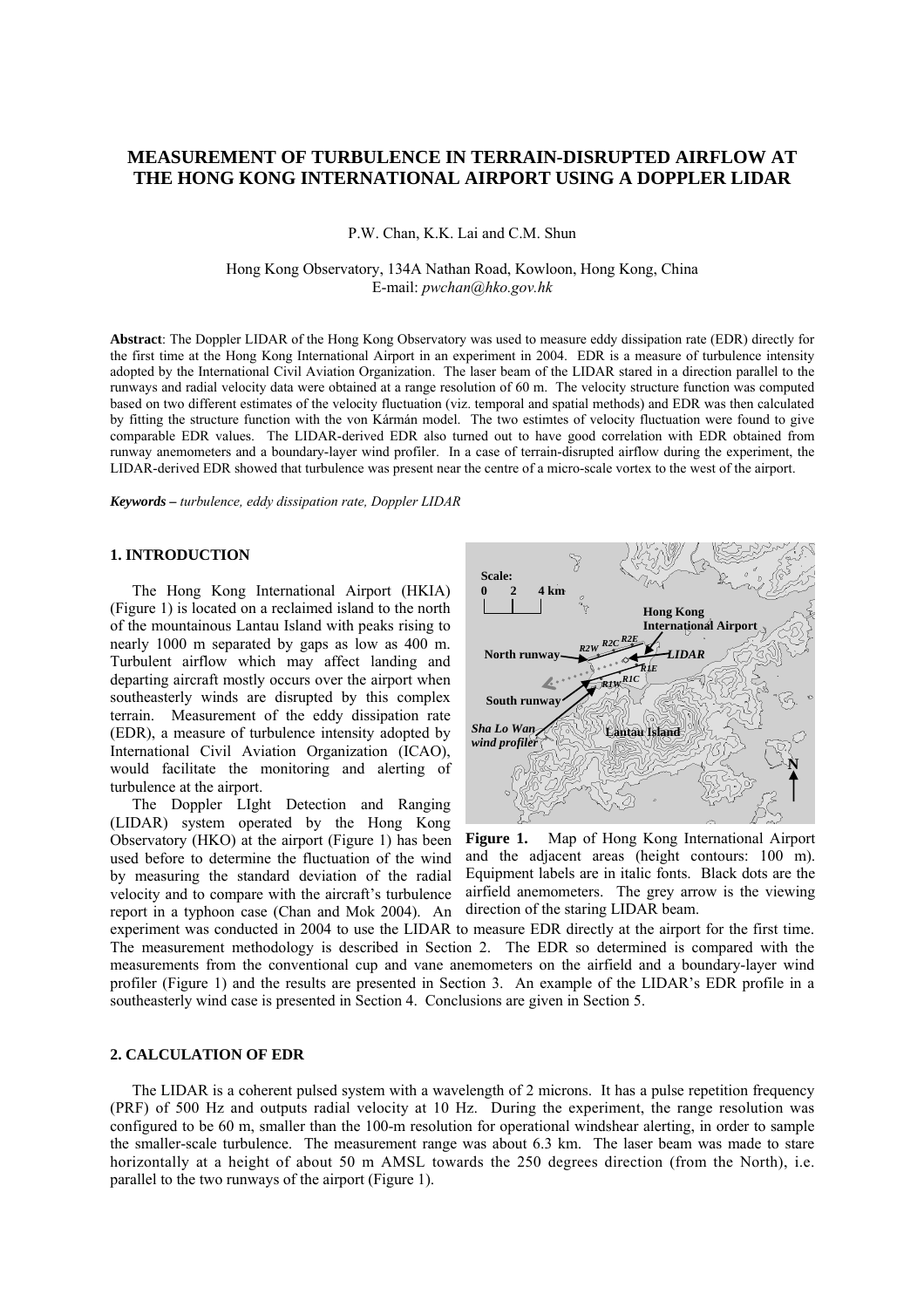To calculate EDR, the velocity structure function based on the LIDAR radial velocity data is first determined. It could be obtained from two different estimates of the velocity fluctuation associated with turbulence. One way is to follow Frehlich et al. (1998) and use the velocity fluctuation at range *R* and time *t* with respect to the temporal mean wind:

$$
\hat{\nu}'(R,t) = \hat{\nu}(R,t) - \overline{\nu}(R) \tag{1}
$$

where  $\hat{v}$  is the radial velocity from the LIDAR,  $\hat{v}$  the temporal mean and  $\hat{v}'$  the fluctuation component. In all the cases studied below, LIDAR data collected within a period of  $10 - 12$  minutes would be used to calculate the temporal mean. The velocity fluctuation is determined for each range *R* of the LIDAR. This first method is called the "temporal fluctuation method".

 The second method of determining the velocity fluctuation is to remove the mean wind and the windshear over a certain length *L* from each radial velocity datum of the LIDAR. For a staring beam, the velocity fluctuation is again expressed as in Eq. (1), but with *v* representing the sum of the spatial mean wind and linear wind change along the length *L*, i.e. a de-meaning and linear de-trending of the LIDAR velocity data (as a function of range) at a particular time. As a start, *L* is taken to be 1000 m. This second method is called the "spatial fluctuation method".

 Using the velocity fluctuation determined by either one of the above methods, the velocity structure function is then calculated by (Frehlich et al. 1998):

$$
\hat{D}_{\nu}(R_1, R_2) = N^{-1} \sum_{l=1}^{N-1} [\hat{v}^{\dagger}(R_1, l\Delta t) - \hat{v}^{\dagger}(R_2, l\Delta t)]^2 - \hat{\sigma}_{\Delta e}^2(R_1, R_2)
$$
\n(2)

where  $R_1$  and  $R_2$  are two range gates and N the number of radial velocity data samples. It is calculated over a sliding window of 400 m, which is comparable with the window adopted in Frehlich et al. (1998). The last term on the right hand side of Eq. (2) is an estimation of the error associated with random fluctuations of the LIDAR signal. Frehlich (2001) describes three different techniques for deriving the error and shows that the velocity differencing method using "raw" velocity data at the PRF has the best performance. The "raw" data is however not available from the LIDAR system in Hong Kong. So we use the spectral-based estimate for the error term (Frehlich et al. 1998):

$$
\hat{\sigma}_{\Delta e}^2(R_1, R_2) = \frac{1}{(N/2 - j_T + 1)\Delta t} \sum_{j=j_T}^{N/2} \hat{\Phi}_{\Delta v}(j\Delta f, R_1, R_2).
$$
 (3)

The truncation frequency  $j_T\Delta f$  was chosen to be 0.2 Hz in Frehlich et al. (1998) and from 5% of the constant value in the high-frequency tail of  $\hat{\Phi}_{\Delta\nu}(f)$  in Frehlich and Cornman (2002). In our data, an example of  $\hat{\Phi}_{\Lambda\nu}(f)$  is shown in Figure 2. In view of the fluctuations in the spectrum, it does not seem to be practical to adopt these approaches. Instead, the instrumental noise is determined as follows. Firstly, we take 0.1% of the maximum value of the spectrum as the threshold value. Then in moving from the highest frequency to the lowest frequency in the spectrum, the frequency  $f<sub>T</sub>$  at which this threshold is exceeded for the first time is taken. All the frequencies below  $f_T$  are considered to contain atmospheric signal and those above are associated with instrumental noise.

 The velocity structure function calculated in Eq. (2) is fitted with the theoretical result from the von Kármán model (Frehlich et al. 1998; Davies et al. 2004):



**Figure 2.** The spectrum  $\hat{\Phi}_{\Delta y}(f)$  between the range gates 3 km and 3.3 km from the LIDAR for a 12 minute period starting at 9:57 a.m., 28 August 2004. The frequency indicated by an arrow (0.39 Hz) corresponds to the point where 0.001 times of the maximum spectral value is first exceeded.

$$
\widetilde{D}(s, \sigma_{v}, L_0) = 2\sigma_v^2 G(\frac{s}{\Delta p}, \frac{\Delta p}{L_0}, \frac{\sqrt{2\ln 2\Delta p}}{\Delta r})
$$
\n(4)

where *s* is the separation between the range gates,  $\sigma_v^2$  the variance of radial velocity and  $L_0$  the outer scale of turbulence. Meaning of the other variables and the function *G* in Eq. (4) could be found in the above two references. The fitting is made by minimizing the weighted error  $J^2$  (Davies et al. 2004), from which  $\sigma_v^2$  and  $L_0$ are determined. The energy dissipation rate  $\varepsilon$  is then calculated by (Frehlich and Cornman 2002):

$$
\varepsilon = 0.933668 \frac{\sigma_v^3}{L_0} \,. \tag{5}
$$

EDR used in aviation community and adopted by ICAO is  $\varepsilon^{1/3}$ .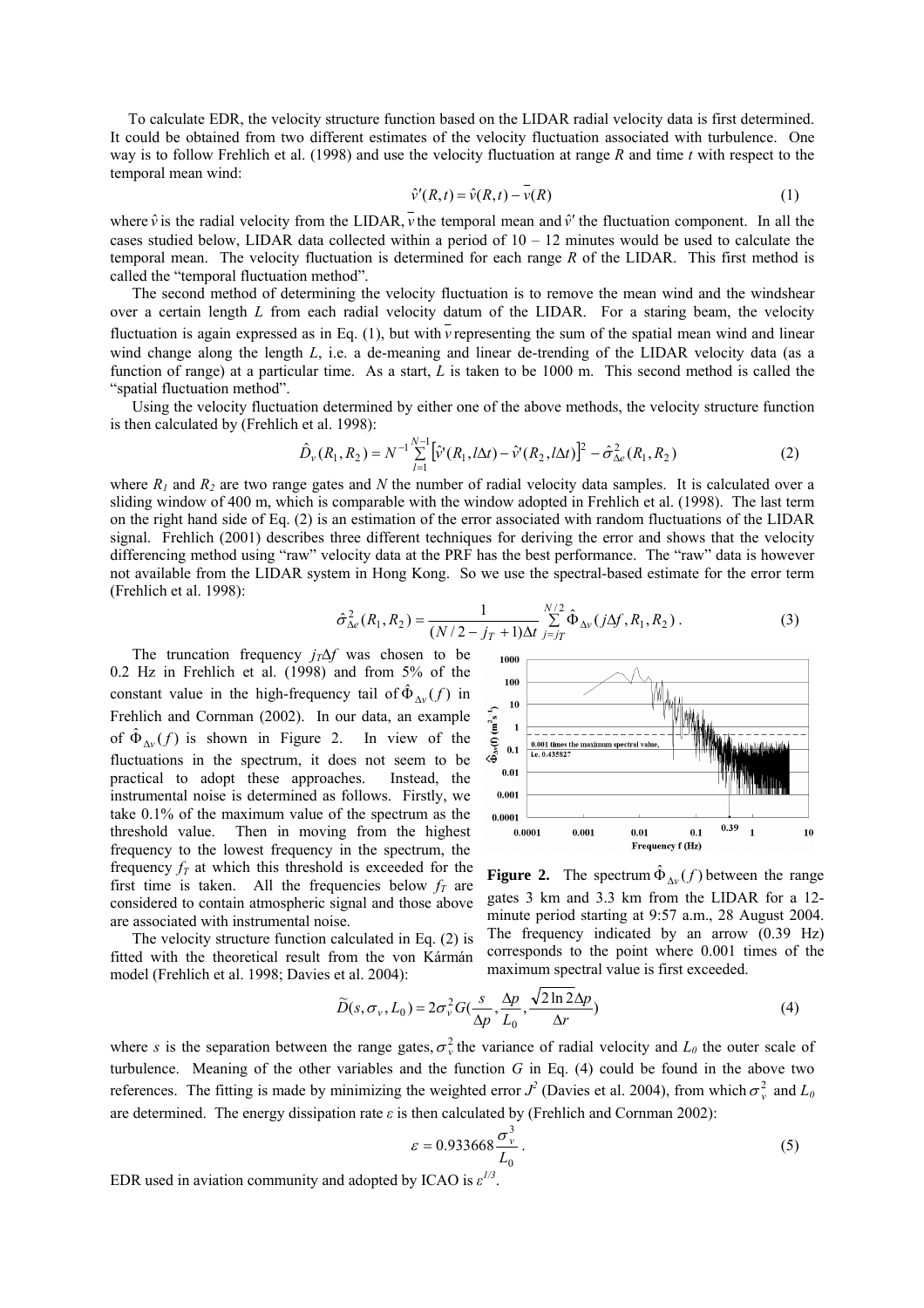The fitting to the von Kármán model sometimes could not be made within a reasonably small error, e.g. the velocity structure function still rises rapidly with separation distance between the LIDAR range gates due to windshear, even after removal of linear shear. In that situation,  $L_0$  becomes very large. The fitting resulting in  $L_0$  being larger than 4000 m is not considered. On the other hand, if the resulting  $L_0$  is comparable with the range resolution of the LIDAR (60 m), the quality of the result is also questionable as the LIDAR may not have resolved such fine-scale turbulence. Thus the fitting data with  $L_0$  smaller than 70 m are not considered as well.

### **3. THE EXPERIMENT AND THE MEASUREMENT RESULTS**

 The objective of the experiment is to measure EDR at the airport area in terrain-disrupted airflow using a staring LIDAR beam towards the 250-degree direction. However, to study the quality of the LIDAR-derived EDR, measurements were also made in other weather conditions as reference, such as westerly sea breeze and light northerly wind. A total of 12 sets of data were collected on 6 days (in the period 13 July to 11 September 2004), each lasting  $10 - 12$  minutes.

 First of all, EDR values obtained from the temporal fluctuation method and the spatial fluctuation method (Section 2) are compared. They are found to be highly correlated (coefficient of nearly 0.98). On the whole, the latter method gives a slightly larger value of EDR (by about 10%). The length *L* over which LIDAR data was used to calculate the velocity structure function (1000 m in this study) for the spatial fluctuation method could be varied to see if the resulting EDR values would get even closer to those determined from the temporal fluctuation method. This would be the subject of another study. In the ensuing discussions, only EDR determined from the temporal fluctuation method is considered.

 The standard deviation of the LIDAR radial velocity in an azimuthal sector scan has been shown to have certain degree of correlation with aircraft turbulence reports and vertical acceleration fluctuations measured on board aircraft in terrain-disrupted turbulent flow at the airport in a typhoon case (Chan and Mok 2004). Since only a staring beam is employed in the present experiment, the standard deviation  $(\sigma_v)$  values of the LIDAR velocity data over time are calculated. They are found to have good correlation with the EDR values obtained from the temporal fluctuation method, with a correlation coefficient of about 0.83. The least square linear fit equation is:

$$
EDR = \frac{\sigma_v}{7.037} + 0.0382.
$$
 (6)

 The 1-second wind data obtained from the runway anemometers (10 m above ground, or about 15 m AMSL) to the west of the LIDAR (including R1C, R1W, R2C and R2W, see Figure 1) are also used to calculate EDR for comparison with the LIDAR-derived values. The maximum likelihood method for the wind spectrum was employed. If the mean wind direction measured by the anemometer is within 30 degrees from the runway orientation (070/250 degrees), the EDR determined from the longitudinal spectrum of the wind data is used directly. If it is within 30 degrees from the perpendicular to the runways, the wind spectra from the anemometer are checked for isotropicity (transverse spectrum  $= 4/3$  times the longitudinal spectrum). If this is the case (isotropic within 30%), the EDR determined from the transverse spectrum (corrected for the 4/3 factor) is used. Anemometer data not meeting these critieria are not considered. The anemometer-derived EDR and the LIDARderived EDR (at the range gates closest to the anemometers) are found to have reasonable correlation, with a correlation coefficient of about 0.8.

 Furthermore, the EDR obtained from the Sha Lo Wan wind profiler (Figure 1), a boundary layer wind profiler with the operating frequency of 1299 MHz, is also used for comparison. Its spectral data are processed by the NCAR improved moments algorithm (NIMA) and the lowest measurement (about 140 m AMSL) is considered. Such EDR values are also found to correlate well with the LIDAR measurements at the range gate closest to the profiler, with a correlation coefficient of 0.88. The profiler-derived EDR values are generally larger (up to 2 times in light turbulence), probably because the airflow could be more turbulent at locations closer to the hills on Lantau Island or the windshear term has not been removed from the profiler EDR estimates.

## **4. EXAMPLE OF EDR PROFILE IN A SOUTHEASTERLY WIND CASE**

 In the morning of 28 August 2004, southeasterly winds prevailed over Hong Kong. Strong winds were recorded by anemometers on the hilltops and valleys of Lantau Island. At about 10:10 a.m. (Hong Kong time, 8 hours ahead of UTC), whilst the winds over the airport were mostly moderate east to southeasterly, cyclonic flow was depicted by the wind measurements from the three weather buoys to the west of the airport (Figure 3). The staring LIDAR beam towards the 250-degree direction (Figure 3) revealed a rapid decrease of the radial velocity, from 4.3 m/s (away from the LIDAR) at 3.5 km (range from the LIDAR) to -1.1 m/s (towards the LIDAR) at 4.6 km (Figure 4).